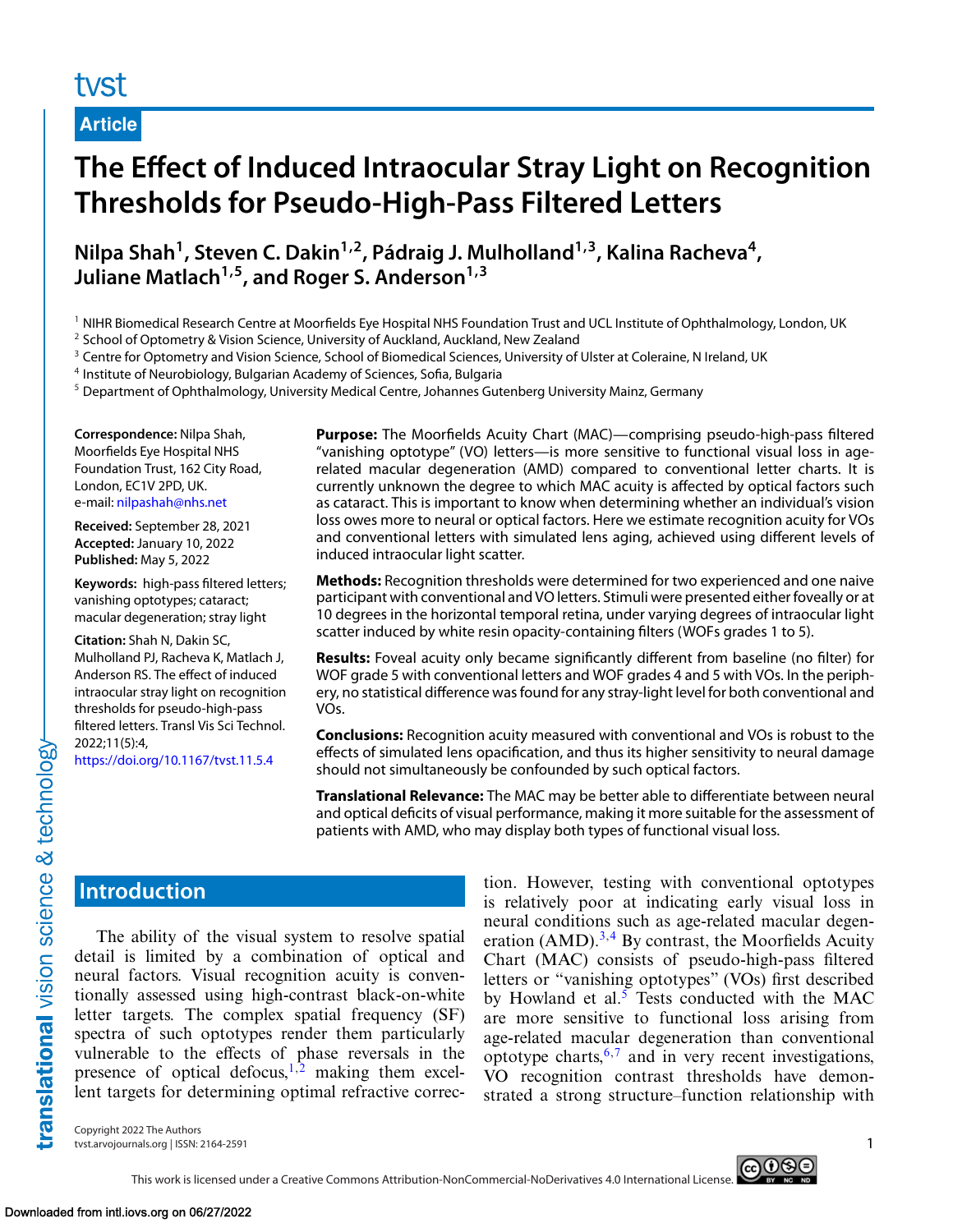retinal–ganglion cell damage in glaucomatous eyes.<sup>[8](#page-6-0)</sup> Previous work has also confirmed that, unlike conventional letters, visual acuity (VA) measured with these VO letters remains robust to optical defocus.<sup>9</sup> This is important as it potentially allows for the MAC to help distinguish the functional consequences of neural and optical loss (at least for defocus).

The intraocular stray light that results from the agerelated development of lens-scattering particles results in image degradation that differs from that associated with uncorrected refractive error. Conventional VA measurement has been shown to be only weakly related to intraocular light scatter<sup>[10](#page-6-0)</sup> and can underestimate the real-world visual disability caused by cataract.<sup>[11–15](#page-6-0)</sup>

A commonly reported symptom of cataract is a reduction in visual contrast. Such contrast reduction results from an increase in retinal stray light, $12,16,17$ as a consequence of forward scattering of light by the optics of the eye. This, in turn, greatly increases the width of the point-spread function, leading to a "veiling" luminance on the retina. Assessment of other components of visual function, such as spatial contrast sensitivity  $(CS)^{15,18,19}$  and disability glare,  $15,19,20$  can provide important information about visual quality, accounting for complaints of poor vision in those whose VA remains normal. Indeed, quality-oflife questionnaires provide information on functional impairment from cataract that VA measures alone do not convey.[11,21,22](#page-6-0) Certainly, measurements of binocular CS correlate better with a patient's perceived visual disability than binocular VA measurements.<sup>[13](#page-6-0)</sup> Hess and  $Woo<sup>23</sup>$  report that wide angle scatter is associated with a reduction in contrast across all SFs and conclude that this is the source of complaints of significant visual problems in those patients with cataract who maintain a good VA. $^{24}$  $^{24}$  $^{24}$  However, the impact of optical degradation caused by lens aging on VO acuity thresholds is currently unknown.

"Objective" measures of cataract severity include slit-lamp examination, which is dependent on back scatter.<sup>25</sup> The amount of back scatter, however, is not always a good indicator of the amount of forward scatter,  $24,26$  and thus the appearance of the lens does not always correlate well with the quality of vision. Furthermore, this assessment, while not relying on patient input, is still reliant on the subjective judgment of an examiner. More recently, it has been suggested that stray-light measurement is a better, more objec-tive method for quantifying cataract.<sup>[12,17,18,27,](#page-6-0)[28](#page-7-0)</sup> Valid and highly repeatable measurements of intraocular forward light scatter can be made using a computercontrolled stray-light meter, the C-Quant (Oculus GmbH, Wetzlar, Germany), that employs the compen-sation comparison method.<sup>[12,](#page-6-0)[29](#page-7-0)</sup>

The present study extends a methodology that has been validated previously $30,31$  to investigate the effect of different levels of intraocular light scatter on foveal and peripheral acuity measured with both vanishing and conventional optotypes. Similar to many psychophysical studies, we chose to employ a small number of observers $9,32-37$  and to interrogate those observers (both naive and nonnaive) intensively,  $38,39$  the assumption being that, even though there are subtle quantitative differences between participants, one normal visual system behaves qualitatively similarly to another. We are thus able to examine the effect of the intervention more carefully, with each participant acting as his or her own control. Stimuli were created using different densities of white opacity-containing filters (WOFs). These filters have flat transmission spectra and induce different levels of wide-angle light scatter that is similar to at least some forms of cataract. $40$  Thus, the filters allow us to simulate age-dependent increases in light scatter and absorption in carefully controlled quantities and with known characteristics. Our use of induced stray light on a group of relatively young participants permits us to isolate the effect of increased stray light on acuity without the confounding effects of age-related, individually variable loss of neural function.

#### **Methods**

Ethical approval for this study was obtained from the UCL Research Ethics Committee, and all procedures adhered to the tenets of the Declaration of Helsinki. Two experienced psychophysical observers (observer A, aged 31 years; observer B, aged 41 years) and one naive observer (observer C, aged 29 years) undertook the acuity tasks. Participants had no significant ocular abnormalities and a VA of 6/5 or better. Refractive error was corrected prior to the start of each testing session using trial lenses for foveal (observer A, −0.25 diopters sphere (DS); observer B, −0.75 DS/ $-0.25$  diopters cylinder (DC)  $\times$  100; and observer C,  $-3.75$  DS/ $-0.50$  DC  $\times$  180) and extrafoveal testing at 10° eccentricity in the nasal field of the right eye (observer A, plano; observer B, −0.50 DS/−0.25 DC  $\times$  100; and observer C,  $-3.50$  DS/ $-0.50$  DC  $\times$  180).

VO and conventional letters had a conventional 5:1 size/stroke ratio and were generated using MATLAB (version 7.6; MathWorks, Inc., Natick, MA, USA). Experiments were controlled by an Apple Macintosh computer (Apple, Inc., Cupertino, CA, USA) with stimuli displayed on a  $\gamma$ -corrected high-resolution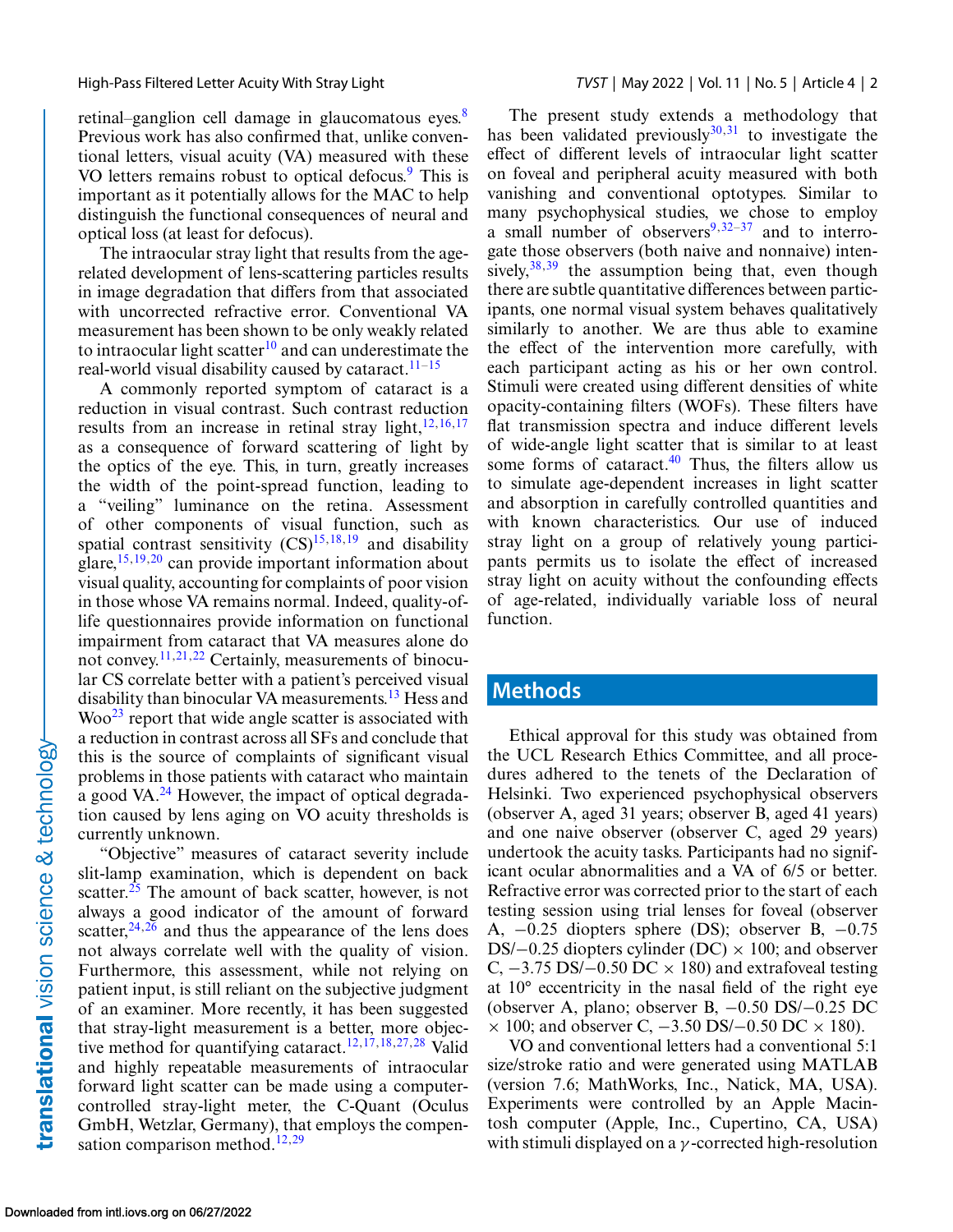

**Figure 1.** The 10 vanishing optotypes comprising the Moorfields Acuity Chart.

 $(1280 \times 1024$  pixels) Dell Trinitron P992 CRT monitor (Dell Corp. Ltd, Bracknell, Berkshire, UK). True 14 bit contrast resolution was achieved using a Bits++ video processor (Cambridge Research Systems, Ltd., Rochester, UK), and spatial scaling of the stimuli was done using the OpenGL capabilities of the computer's built-in graphics card (ATI Radeon X1600; AMD, Sunnyvale, CA, USA). Following previous work, $41$  VO stimuli of a pseudo-high-pass design were constructed with an inner black core flanked by a white border (of  $106.6$  cd/m<sup>2</sup>) half the width of the central section (Fig. 1), yielding a Michelson contrast of 98%. Vanishing stimuli were presented on a gray background whose luminance (53.3 cd/m<sup>2</sup>) matched the mean luminance of the letter. For the conventional black-on-white letters, the white background had a luminance of 113.2  $cd/m<sup>2</sup>$ , again yielding a high contrast of 99%. Stimuli were presented for 500 ms. All testing was conducted under low room illumination to avoid screen reflections with a viewing distance of 8 m for all foveal testing and 1.6 m for all peripheral testing. The screen subtended  $11.6^\circ \times 9.8^\circ$  and one pixel subtended 0.55 arc min at the closer distance.

Recognition threshold VA was determined using an adaptive staircase procedure (QUEST) for the right eye of each participant, for both conventional and VOs, in the fovea and periphery. Our rationale for testing only one eye of participants was based upon two considerations: (1) the relative interocular difference (or lack thereof) in recognition acuity levels in the participants examined and (2) limiting participant fatigue. Participants performed a 10 alternative forced-choice (AFC) (Sloan letter set) task, reporting the identity of the optotype presented. The initial letter size displayed was  $115.8 \times 115.8$  arc min. The slope  $(\beta)$  of the psychometric function used was set to 3.5 with *gamma* (*guess rate*) and *pThreshold* parameters set to 10% and 75% correct, respectively. Each test run involved 50 letter presentations in total with the final acuity estimate determined from QUEST's built-in maximum likelihood estimation procedure of threshold. Participants were made aware of the letter set available, and the participant's verbal report of the letter identity was entered by the examiner on the keyboard.

These measurements were repeated three times for six different levels of induced stray light (where order

of presentation of levels was randomized). Differing levels of induced stray light were created using either one of five white resin opacity-containing filters (filters 1 to 5 in increasing density; LEE Fog Filters, Andover, UK) or with no filter (filter 0). This manipulation was intended to simulate known increases in light scatter and absorption with age (but without the associated and individually variable loss of vision attributable to reduced neural function). A computer-controlled straylight meter (C-Quant; Oculus GmbH) was used to measure the baseline intraocular stray light (no fog filter), using the psychophysical compensation comparison method $42$  and the individual increase in forward intraocular stray light when each of the filters was placed in front of the eye close to the cornea. Values are expressed as log [stray-light parameter] (log[s]), with higher values indicating greater levels of stray light.

[Figure 2](#page-3-0) demonstrates the increase in stray-light parameter with each increasing grade of filter for an experienced participant (observer A) and a participant naive to psychophysical tests of this nature (observer C). Baseline measures with no filter were within the normal expected range given the age of the participants, and it can be seen that the filters progressively increase the stray-light value as expected. A measure of the reliability of the stray-light value is provided by the C-Quant, and all measurements were found to be within acceptable reliability parameters with expected  $SD < 0.08$  log units and reliability coefficient  $(Q) > 1$ . Using its normative database, the C-Quant software permits an estimation of the typical age increase that is simulated with each WOF. Filters 1, 2, and 3 increase the stray-light levels of an average 31-year-old (observer A) to that of a 62-, 72-, and 90-year-old, respectively. The last two filters (4 and 5) take the stray-light value into levels expected with significant cataract.[16](#page-6-0)

#### **Statistical Analysis**

The final threshold letter size under each WOF condition was converted to a logMAR score for further analysis. For the VOs, "stroke width" was considered to include both the central dark bar and surrounding white flanks. The GraphPad Prism statistical analysis package (GraphPad Software, Inc., La Jolla, CA, USA) was used to compare VA thresholds using a oneway repeated-measures analysis of variance (ANOVA), and statistically significant results  $(P < 0.05)$  were investigated using Bonferroni's multiple-comparison post hoc analysis for selected pairwise comparisons.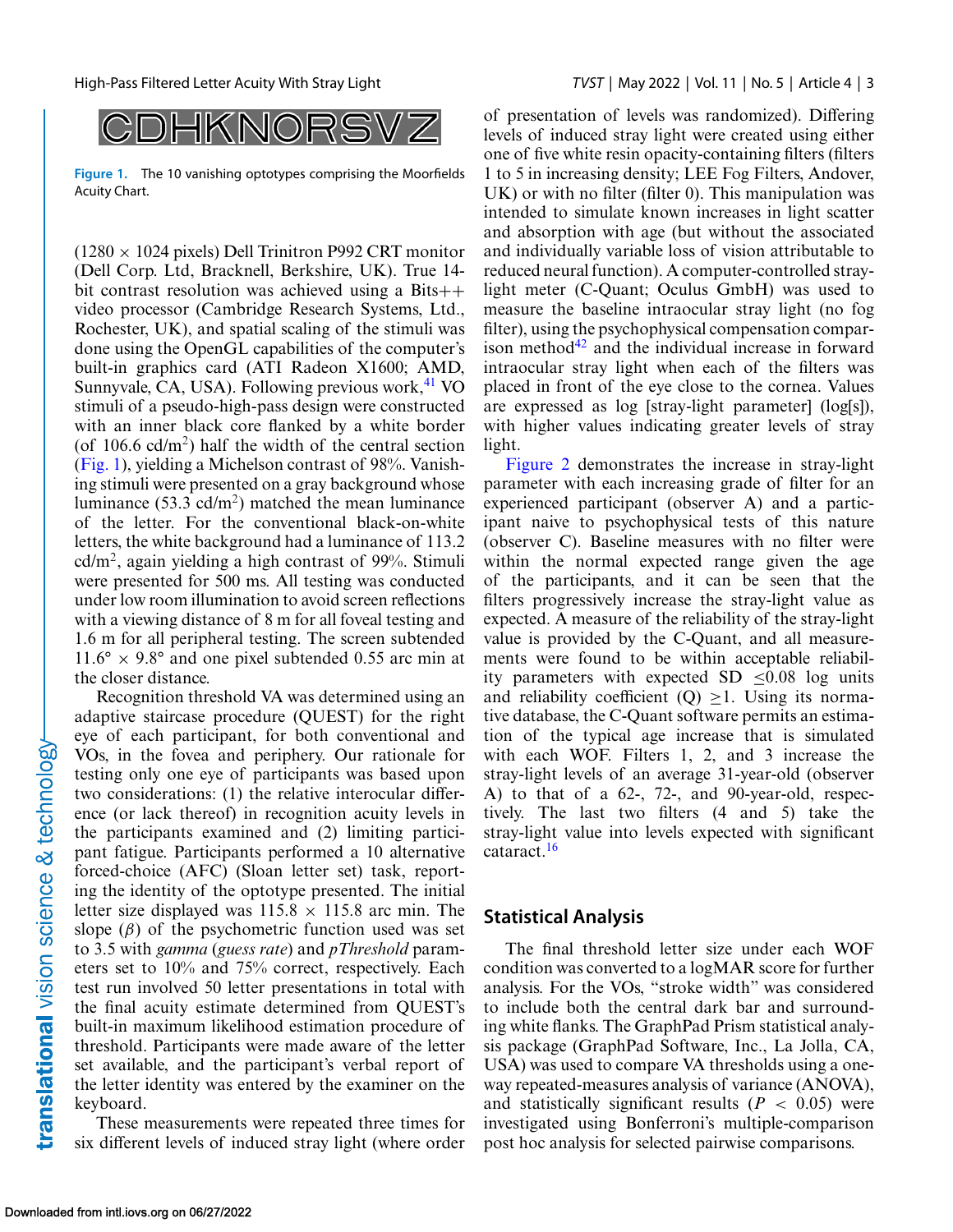<span id="page-3-0"></span>

Grade of white opacity filter (WOF)

**Figure 2.** Stray-light values for each WOF measured using the C-Quant stray-light meter. Baseline stray-light value (no WOF) and stray-light values for each filter (filters 1 to 5) are shown for an experienced (observer A) and naive (observer C) participant.

#### **Results**

[Figure 3](#page-4-0) displays the average of the three measured VA thresholds plot against increasing grade of filter. Graphs show data from the experienced (Figs. 2a, 2b) and naive participants (Fig. 2c). Graphs on the left are for foveally presented optotypes, and graphs on the right show data collected using stimuli presented at 10° in the periphery. Error bars show the standard deviation of the three threshold measurements made within a condition.

In line with previous studies,  $9,41,43$  $9,41,43$  VA was poorer for VOs than for conventional optotypes across all test conditions and participants. The reason for this is that VOs do not contain significant low SF information, which forces the visual system to rely on higher SF information for letter identification. This ultimately results in a higher estimate of threshold optotype size (i.e., poorer acuity).

In the fovea, VA thresholds for all three participants for each WOF were very similar. The range in VA thresholds for the conventional letters for the different WOFs was −0.16 to −0.07 logMAR for observer A, −0.18 to −0.09 logMAR for observer B, and −0.14 to −0.04 logMAR for observer C. For the VOs, the range was 0.19 to 0.27 logMAR for observer A, 0.18 to 0.27 for observer B, and 0.23 to 0.30 logMAR for observer C. A one-way repeated measures ANOVA on acuity thresholds yielded significant differences with filters from baseline when measured with the conventional letters ( $F_{5,2} = 4.90$ ,  $P = 0.016$ ) and VOs ( $F_{5,2} = 15.91$ ,  $P = 0.001$ ). However, a post hoc Bonferroni's multiplecomparison test indicated that the mean acuity thresholds for the three participants only became significantly different  $(P < 0.05)$  from the baseline with the final WOF grade 5 for conventional letters and with WOF grades filters 4 and 5 for the VOs.

Acuity thresholds attained at 10° in the nasal field were again similar for all participants. The range for the conventional letters for the different WOFs was 0.52 to 0.57 logMAR for observer A, 0.54 to 0.59 for observer B, and 0.50 to 0.54 logMAR for observer C. The range in acuity for the VOs was 0.78 to 0.80 logMAR for observer A, 0.82 to 0.88 for observer B, and 0.77 to 0.81 logMAR for observer C. No significant difference from baseline was found for any of the WOFs with a one-way repeated ANOVA for both the conventional letters ( $F_{5,2} = 3.45$ ,  $P = 0.05$ ) and the VOs ( $F_{5,2} = 0.65$ ,  $P = 0.670$ .

#### **Discussion**

When investigating the potential use of VOs to detect neural retinal damage specifically, it is important to investigate the robustness of their performance to the possible attenuating effects of the eye's optics. Our previous work has demonstrated VO recognition acuity thresholds to be more robust to the effects of optical defocus compared to conventional letters; this is particularly the case for the periphery compared to the fovea, $9$  and we know that patients with AMD increasingly rely on extrafoveal acuity as the disease progresses. The rich spatial-frequency spectra of conventional letters make them particularly vulnerable to the effects of phase reversals caused by optical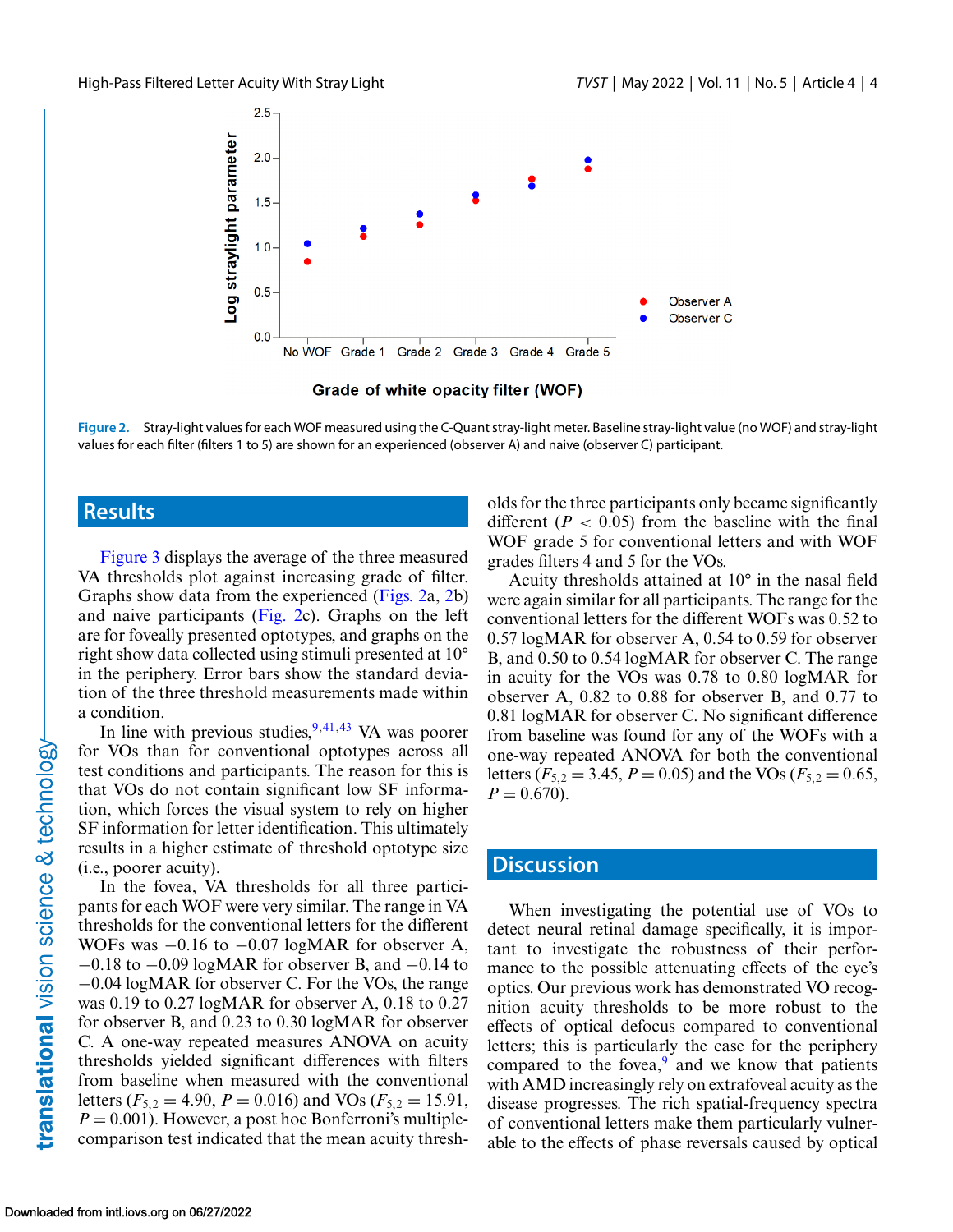<span id="page-4-0"></span>





**Figure 3.** Acuity thresholds, with simple linear interpolation for each WOF, measured with stimuli presented (*left column*) in the fovea and (*right column*) at 10° in the periphery. Results are shown for (a) experienced observer A, (b) experienced observer B, and (c) naive observer C. *Error bars* represent the standard deviation of the three threshold measurements made with each WOF.

 $defocus<sub>1</sub>,<sup>2</sup>$  and this makes them a very appropriate target in procedures such as refraction. Additionally, while recognition thresholds for VOs in the fovea are limited by the low-pass filtering of the eye's optics, under peripheral viewing conditions, recognition and detection thresholds were found to separate

and remained so with even up to  $+7$  D of optical defocus. For peripheral viewing of VOs, this suggests that recognition is limited more by neural sampling than by optics since the lower density sampling array of the peripheral retina means that higher SFs are neurally unresolvable even if well focused optically. $9,44-47$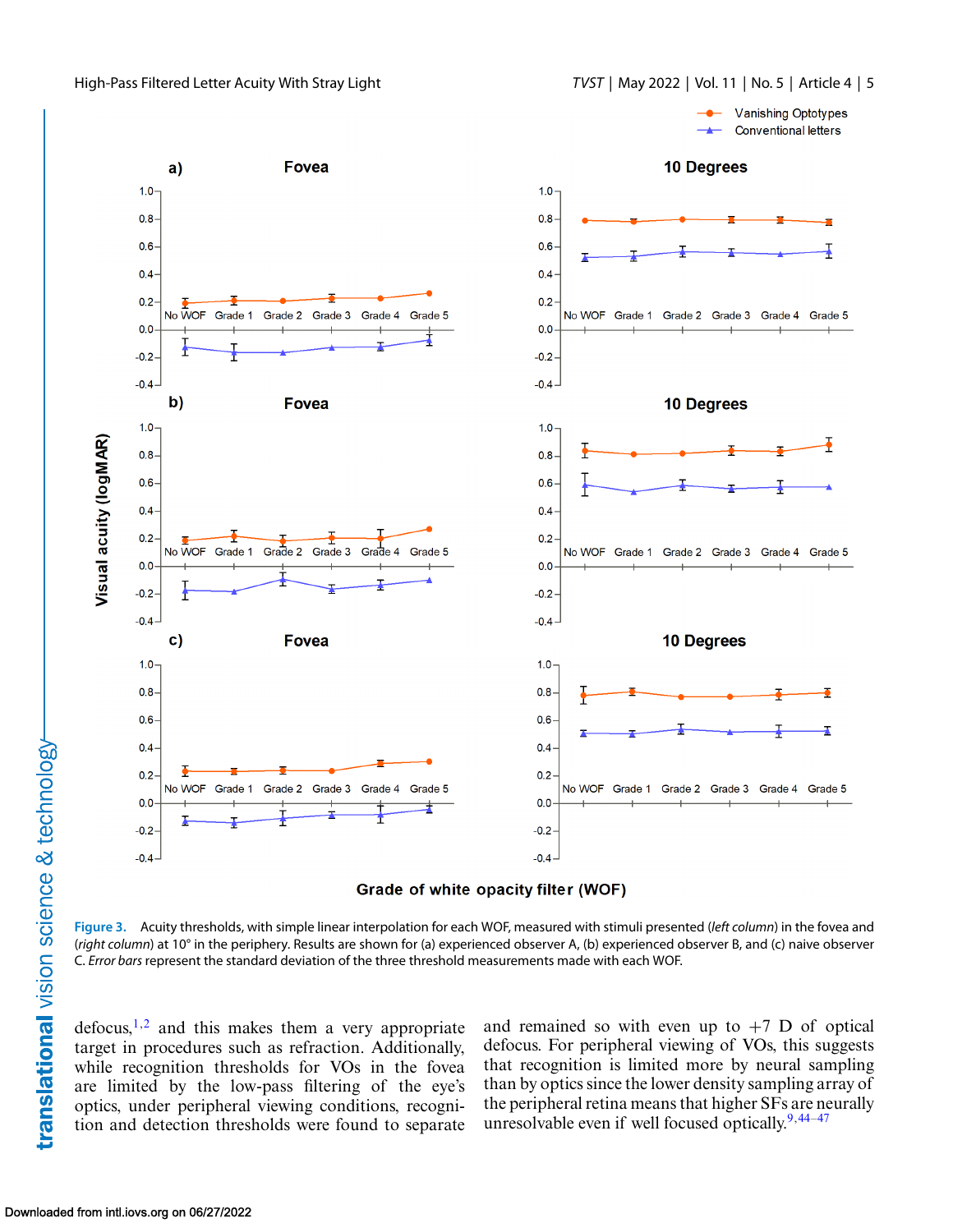With regard to light scatter, Van den Berg<sup>[10](#page-6-0)</sup> reported that the point-spread function of the normal aging and cataractous human eye is built upon two quite independent components, with aberrations (including defocus) controlling the central peak and light scattering controlling the periphery from about 1° onward. While the effect of defocus on conventional acuity is quite substantial, Van den Berg<sup>10</sup> confirmed only a small, although significant, effect on visual acuity from light scatter responsible for stray light, even for extreme levels of scattering. This is because the central portion of the point-spread function, which dominates visual acuity, is unaffected by the light-scattering process. Van den Berg<sup>[10](#page-6-0)</sup> demonstrated that aberrations yield light spreading that remains confined to the minutes of arc range, whereas light scatter from the particles extends over degrees. Given the higher spatial frequency content of the VO characters and their typically larger size at resolution threshold, the aim of this study was to investigate if the effect of increasing stray light, in the form of wide-angle light scatter, on VO thresholds might be different from that for conventional letters.

de Wit et al.[16](#page-6-0) have demonstrated the validity of simulating cataract-induced stray light by placing a scattering filter in front of the eye. A mean baseline measure of intraocular stray light of 0.95 log[s] was found for our two observers A and C, which agrees with other studies with similar-aged participants.<sup>[48](#page-7-0)</sup>

[Figure 3](#page-4-0) demonstrates that while statistically significant differences in threshold acuity were found with the densest WOF grade 5 compared to baseline in the fovea for the high-contrast conventional letters, the actual reduction in VA thresholds was only 0.07 logMAR (averaged for all participants). Similarly, for the VOs, a statistical difference was found with WOF grades 4 and 5 compared to baseline in the fovea, and this was an actual reduction of only 0.04 and 0.07 logMAR, respectively (i.e., less than one line on a logMAR chart). The stray-light levels generated with WOF grades 4 and 5 as seen in [Figure 2](#page-3-0) are those expected only with significant cataract. In the periphery, thresholds with the VOs and conventional letters were found to be unaffected by even the densest WOFs. This is not surprising since resolution acuity for other stimuli with the same mean luminance as their background (gratings) has been shown to be sampling rather than contrast limited outside the fovea, evidenced by the subjective observation of aliasing and, as here, the fact that resolution performance remains flat as stimulus contrast reduces to levels as low as  $10\%$ .<sup>[45](#page-7-0)</sup> Thus, it appears that acuity thresholds obtained with either the conventional letters or VOs, both in the fovea and in

the periphery, are robust to the effects of simulated lens opacification inducing wide-angle light scatter. This is in line with Van den Berg $10$  and other reports suggesting that high-contrast conventional black-onwhite letter recognition acuity is a poor indicator of the functional impairment, which may be caused by light scatter.<sup>11–15</sup> It also indicates that—following our previous findings of a higher sensitivity to VA loss in AMD with the  $MAC<sup>6</sup>$ —this greater sensitivity to neural loss in AMD should not be confounded by any significant sensitivity to age-related light scatter.

This study simulated wide-angle scatter only and is not intended to predict the performance for all cataracts, which vary in color, location, shape, and density within the lens.  $26,49$  $26,49$  One of the reasons for using younger participants and employing simulated lens opacification was to avoid the other confounding factors associated with the aging eye and thus limiting the conclusions we can draw about lens opacity in isolation. Although 60-year-old participants may appear to have "no cataractous changes," stray light increases from the 20s onward and would need to be carefully quantified upfront before the addition of any additional opacity. The results suggest that, at least for the conditions explored in this study, only substantial levels of wide-angle light scatter associated with significant cataract reduce the contrast and/or retinal illuminance enough to affect conventional letter and VO recognition performance. This suggests that the MAC could potentially be used to better differentiate between optical and neural causes of visual loss than conventional acuity charts. This study could be extended in future work to compare visual function measured with the MAC, in patients with neural retinal losses both pre- and postcataract surgery to further investigate this.

### **Acknowledgments**

Supported by a Fight for Sight studentship (grant 1973) and the Moorfields Eye Charity (grant GR000159).

The publication and open access of this article has been enabled by a grant from Moorfields Eye Charity (GR001469).

Disclosure: **N. Shah**, Moorfields Acuity Chart; **S.C. Dakin**, Moorfields Acuity Chart; **P.J. Mulholland**, None; **K. Racheva**, None; **J. Matlach**, None; **R.S. Anderson**, Moorfields Acuity Chart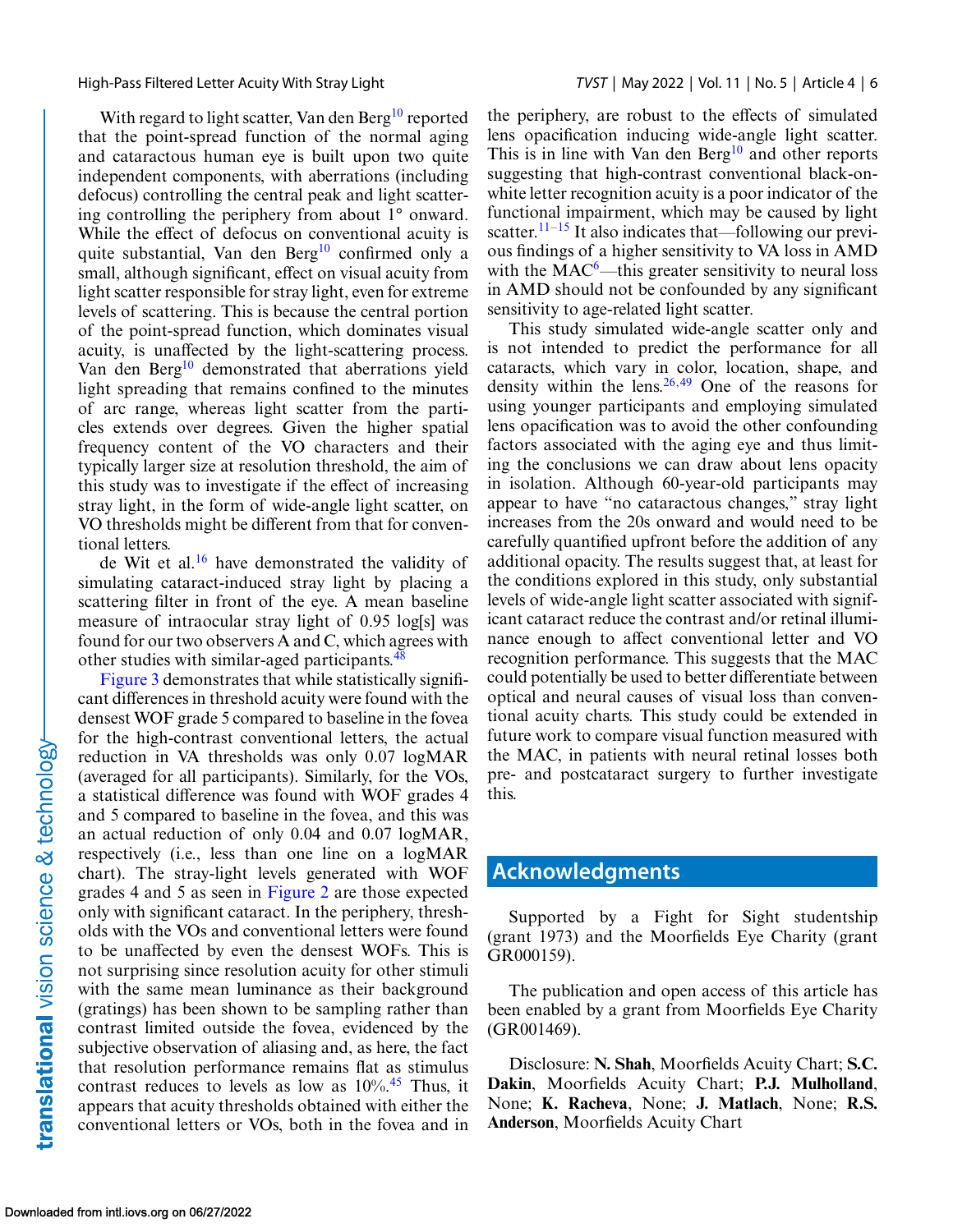### <span id="page-6-0"></span>**References**

- 1. Thorn F, Schwartz F. Effects of dioptric blur on Snellen and grating acuity. *Optom Vis Sci.* 1990;67:3–7.
- 2. Ravikumar S, Bradley A, Thibos L. Phase changes induced by optical aberrations degrade letter and face acuity. *J Vis.* 2010;10:18.
- 3. Neelam K, Nolan J, Chakravarthy U, Beatty S. Psychophysical function in age-related maculopathy. *Surv Ophthalmol.* 2009;54:167–210.
- 4. Qiu F, Leat SJ. Functional deficits in early stage age-related maculopathy. *Clin Exp Optom.* 2009;92:90–98.
- 5. Howland B, Ginsburg A, Campbell F. High-pass spatial frequency letters as clinical optotypes. *Vis Res.* 1978;18:1063–1066.
- 6. Shah N, Dakin SC, Dobinson S, Tufail A, Egan CA, Anderson RS. Visual acuity loss in patients with age-related macular degeneration measured using a novel high-pass letter chart. *Br J Ophthalmol.* 2016;100(10):1346–1352.
- 7. Pondorfer SG, Heinemann M, Wintergerst MWM, et al. Detecting vision loss in intermediate age-related macular degeneration: a comparison of visual function tests. *PLoS One*. 2020;15:e0231748.
- 8. Wen Y, Chen Z, Chen S, et al. Higher contrast thresholds for vanishing optotype recognition in macular visual fields among glaucoma patients: a structure-function analysis [published online May 24, 2021]. *Br J Ophthalmol.*
- 9. Shah N, Dakin SC, Anderson RS. Effect of optical defocus on detection and recognition of vanishing optotype letters in the fovea and periphery. *Invest Ophthalmol Vis Sci.* 2012;53:7063–7070.
- 10. Van den Berg T. The (lack of) relation between straylight and visual acuity: two domains of the point-spread-function. *Ophthalmic Physiol Opt.* 2017;37:333–341.
- 11. Amesbury EC, Grossberg AL, Hong DM, Miller KM. Functional visual outcomes of cataract surgery in patients with 20/20 or better preoperative visual acuity. *J Cataract Refract Surg.* 2009;35:1505–1508.
- 12. Van Den Berg TJ, Van Rijn LJ, Michael R, et al. Straylight effects with aging and lens extraction. *Am J Ophthalmol*. 2007;144:358–363.
- 13. Elliott DB, Hurst MA, Weatherill J. Comparing clinical tests of visual function in cataract with the patient's perceived visual disability. *Eye (Lond)*. 1990;4(pt 5):712–717.
- 14. Zhu X, Ye H, He W, Yang J, Dai J, Lu Y. Objective functional visual outcomes of cataract surgery in patients with good preoperative visual acuity. *Eye (Lond)*. 2017;31:452–459.
- 15. Elliott DB, Bullimore MA, Patla AE, Whitaker D. Effect of a cataract simulation on clinical and real world vision. *Br J Ophthalmol.* 1996;80:799– 804.
- 16. de Wit GC, Franssen L, Coppens JE, van den Berg TJ. Simulating the straylight effects of cataracts. *J Cataract Refract Surg.* 2006;32:294–300.
- 17. Van der Meulen IJ, Gjertsen J, Kruijt B, et al. Straylight measurements as an indication for cataract surgery. *J Cataract Refract Surg.* 2012;38:840–848.
- 18. Bal T, Coeckelbergh T, Van Looveren J, Rozema JJ, Tassignon MJ. Influence of cataract morphology on straylight and contrast sensitivity and its relevance to fitness to drive. *Ophthalmologica.* 2011;225:105–111.
- 19. Superstein R, Boyaner D, Overbury O, Collin C. Glare disability and contrast sensitivity before and after cataract surgery. *J Cataract Refract Surg.* 1997;23:248–253.
- 20. Rubin GS, Adamsons IA, Stark WJ. Comparison of acuity, contrast sensitivity, and disability glare before and after cataract surgery. *Arch Ophthalmol.* 1993;111:56–61.
- 21. Steinberg EP, Tielsch JM, Schein OD, et al. The VF-14: an index of functional impairment in patients with cataract. *Arch Ophthalmol.* 1994;112:630–638.
- 22. Javed U, McVeigh K, Scott NW, Azuara-Blanco A. Cataract extraction and patient vision-related quality of life: a cohort study. *Eye (Lond)*. 2015;29:921–925.
- 23. Hess R, Woo G. Vision through cataracts. *Invest Ophthalmol Vis Sci.* 1978;17:428–435.
- 24. de Waard PW, IJ JK, van den Berg TJ, de Jong PT. Intraocular light scattering in age-related cataracts. *Invest Ophthalmol Vis Sci.* 1992;33:618– 625.
- 25. Elliott DB, Bullimore MA. Assessing the reliability, discriminative ability, and validity of disability glare tests.*Invest Ophthalmol Vis Sci.* 1993;34:108– 119.
- 26. Gholami S, Reus NJ, van den Berg T. Changes in intraocular straylight and visual acuity with age in cataracts of different morphologies. *J Ophthalmol.* 2017;2017:5649532.
- 27. Galliot F, Patel SR, Cochener B. Objective scatter index: working toward a new quantification of cataract? *J Refract Surg.* 2016;32:96–102.